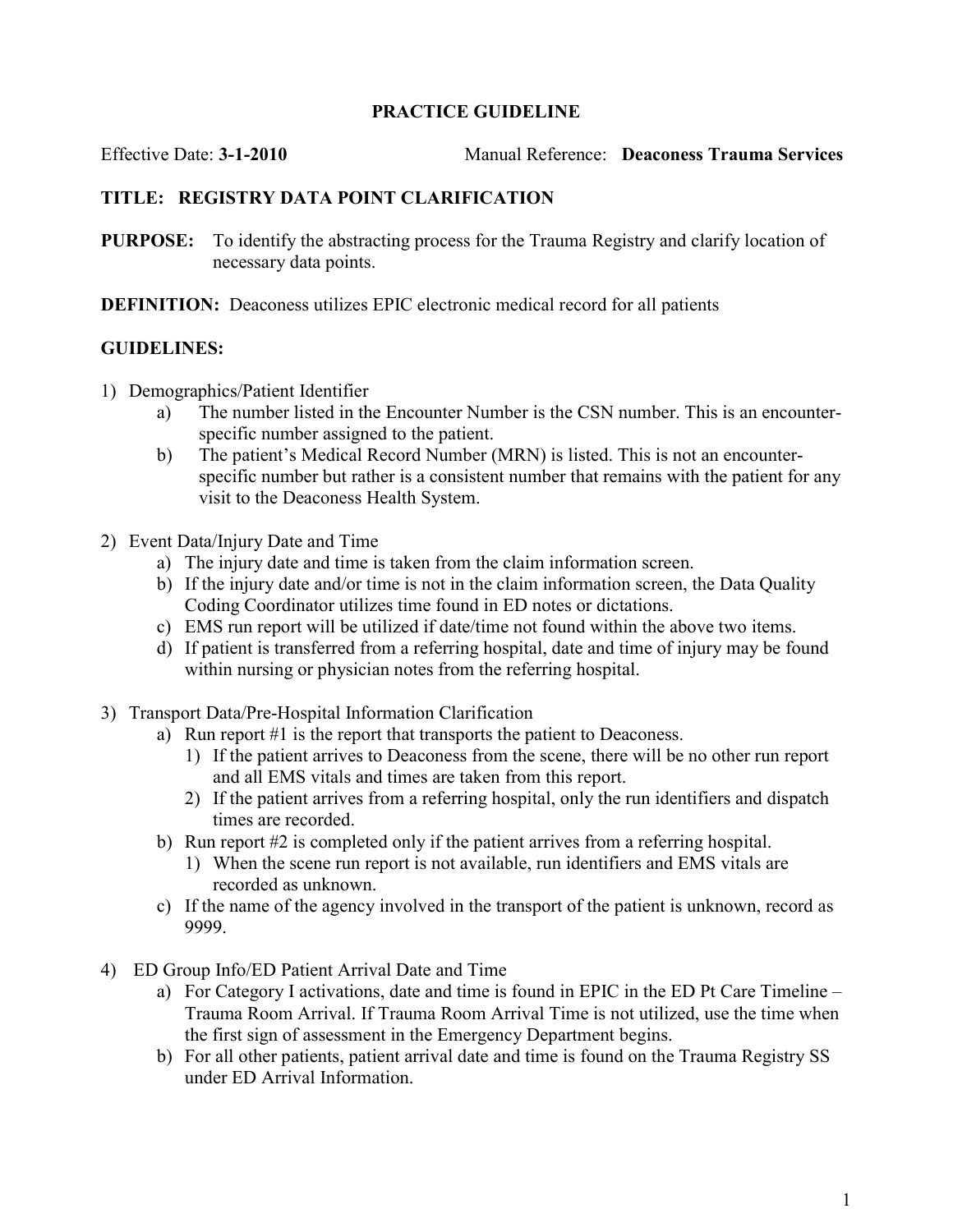- c) If there is no date and time information listed in the ED Pt Care Timeline, the patient is a direct admission. The date and time of admission can be found in the Event Management activity under admission details.
- 5) ED Group Info/ED Discharge Order Time
	- a) The time the decision was mad to admit, discharge or transfer the patient.
	- b) Found under ED Pt Care Timeline
- 6) Group Info/ED Discharge Date and Time
	- a) Found under the ED Pt Care Timeline time patient moved to transition 1) For Cat I patients, can also use time CT was ended.
	- b) If patient is direct admission to the hospital, the data quality coding coordinator utilizes "NA" to fill the spaces for date and time.
- 7) ED Group Info/Trauma Team Activation Time
	- a) For Category I activations, time of activation is found on the scanned trauma flow sheet located in the media tab.
		- 1) If documentation on trauma flow sheet is missing or illegible, Data Quality Coding Coordinator utilizes time on trauma activation log kept by ED registration staff.
	- b) For Category II activations, time of activation is found on trauma activation log kept by ED registration staff.
	- c) If activation not paged according to guideline, the patient will not be listed on log kept by ED registration staff. Therefore, the Data Quality Coding Coordinator utilizes the time found in trauma surgeon dictation.
		- 1) If activation time not found in trauma surgeon dictation, Data Quality Coding Coordinator discusses with Trauma Program Manager and ED Manager to analyze ED timeline to determine when activation occurred.
- 8) Providers/Physician Called and Arrival Times
	- a) For Category I activations:
		- 1) Trauma Surgeon
			- a. Chart Review Media Tab Trauma Flowsheet. If not here proceed to
				- i. ED Nursing Record
				- ii. Notes Trauma Surgeon H & P
				- iii. Adult Assessment Flowsheet Provider Notification
		- 2) Neurosurgeon
			- a. For notification time: Chart Review Media Tab Trauma Flowsheet if not here proceed to
				- i. Summary Consult Flowsheet
				- ii. ED physician note if mentions that he/she spoke with Neurosurgeon, use note time in EPIC as called time
				- iii. Chart Review Other Orders select appropriate IP Consult Priority and Order Details – smart text for called/paged time. If smart text not utilized scroll down to see if Contact Consulting Provider is completed.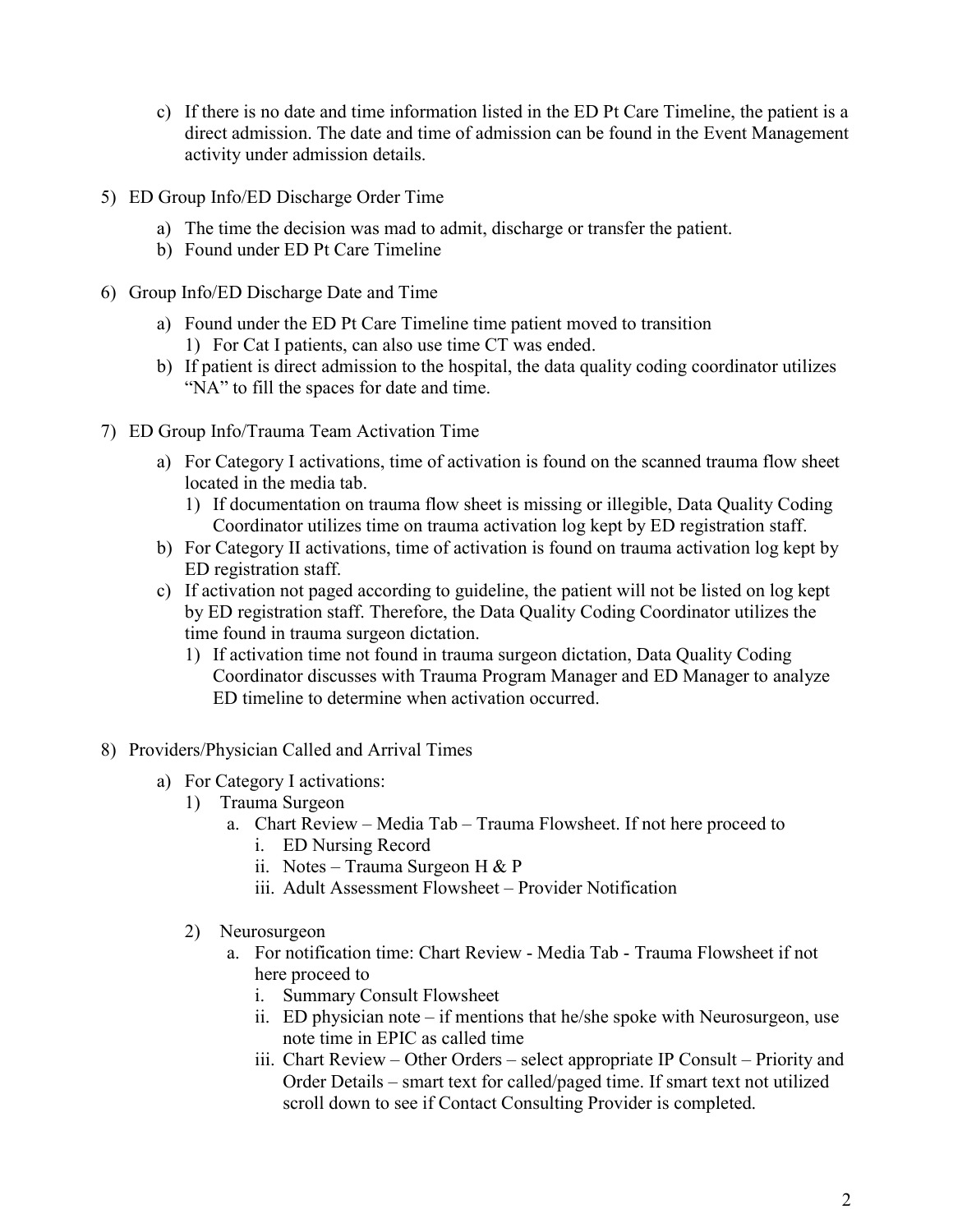- iv. Doc Flowsheets Assessment Flowsheet Provider Notification
- v. Use IP Consult order time as time Neurosurgeon called/paged and enter PI for missing documentation.
- b. For arrival time: ED notes, if not there proceed to
	- i. Doc Flowsheets Assessment Flowsheet Provider Notification
	- ii. Neurosurgeon consult note and use dictated time/note time.
- 3) Orthopaedic Surgeon
	- a. For notification time: Chart Review Media Tab –Trauma Flowsheet. If not here, proceed to
		- i. Summary Consult Flowsheet
		- ii. ED physician note if mentions that he/she spoke with Orthopaedic Surgeon use note time in EPIC as called time
		- iii. Chart Review Other Orders select appropriate IP Consult Priority and Order Details – smart text for called/paged time. If smart text not utilized scroll down to see if Contact Consulting Provider is completed.
		- iv. Doc Flowsheets Assessment Flowsheet Provider Notification if not here you must use IP Consult order time as time Orthopaedic Surgeon called/paged and enter PI for missing documentation.
	- b. For arrival time: ED notes if not there proceed to
		- i. Doc Flowsheets Assessment Flowsheet Provider Notification
		- ii. Orthopaedic Surgeon consult note and use dictated time/note time.
- 4) Emergency Medicine
	- a. For notification time: use patient arrival time
	- b. For arrival time: ED Pt Care Timeline
		- i. If no Physician in time is documented on flowsheet and no Emergency Department Physician note is found, then the patient was not seen by an ED Physician.
- 5) Anesthesiologist
	- a. For notification time: Chart Review Media tab Trauma Flowsheet. If not here then proceed to
		- i. Notes All notes
	- b. For reply time: Chart Review Media tab Trauma Flowsheet.
	- c. There will only be an arrival time if there was a need for an emergent airway procedure in the ED. Otherwise, leave blank.
- b) For Category II activations:
	- 1) Trauma Surgeon
		- a. For call time: use time on the ED Registration log.
		- b. For arrival time: Notes Trauma Surgeon H & P. If not here, proceed to i. Notes
			- ii. Doc Flowsheet Assessment Adult Provider Notification
			- iii. Trauma Surgeon H&P or Consult note and use dictated time/note time
	- 2) Neurosurgeon
		- a. For call time: Consult Summary Flowsheet. If not here proceed to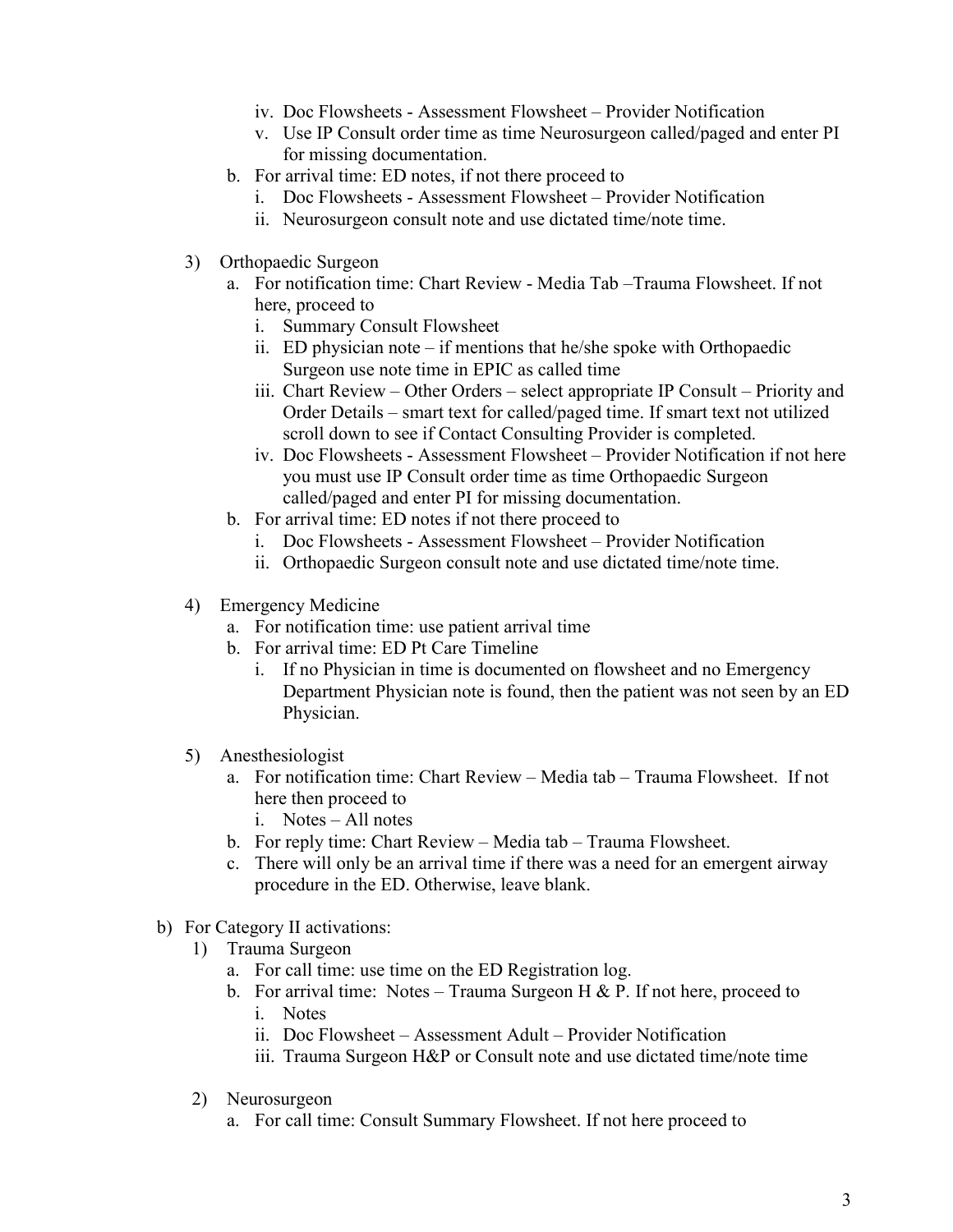- i. ED physician note if mentions that he/she spoke with Neurosurgeon, use note time in EPIC as called time
- ii. Chart Review Other Orders select appropriate IP Consult Priority and Order Details – smart text for called/paged time. If smart text not utilized, scroll down to see if Contact Consulting Provider is completed.
- iii. Doc Flowsheets Assessment Flowsheet Provider Notification if not here you must use IP Consult order time as time Neurosurgeon called/paged and enter PI for missing documentation.
- b. For arrival time: ED notes, if not there proceed to
	- i. Doc Flowsheets Assessment Flowsheet Provider Notification
	- ii. Neurosurgeon consult note and use dictated time/note time.
- 3) Orthopaedic Surgeon
	- a. For call time: Consult Summary Flowsheet, if not here proceed to
		- i. ED physician note if mentions that he/she spoke with Orthopaedic Surgeon use note time in EPIC as called time
		- ii. Chart Review Other Orders select appropriate IP Consult Priority and Order Details – smart text for called/paged time. If smart text not utilized scroll down to see if Contact Consulting Provider is completed.
		- iii. Doc Flowsheets Assessment Flowsheet Provider Notification if not here you must use IP Consult order time as time Orthopaedic Surgeon called/paged and enter PI for missing documentation.
	- b. For arrival time: ED notes, if not there proceed to
		- i. Doc Flowsheets Assessment Flowsheet Provider Notification
		- ii. Orthopaedic consult note and use dictated time/note time.
- 4) Emergency Medicine
	- a. For notification time: use patient arrival time
	- b. For arrival time: ED Pt Care Timeline
	- c. If a transfer from Deaconess Gateway Hospital, patient will not be seen by an ED physician at Deaconess Midtown
- c) For Isolated Injuries
	- 1) Trauma Surgeon Consult
		- a. For Call time Chart Review Other Orders select appropriate IP Consult Priority and Order Details – smart text for called/paged time. If smart text not utilized scroll down to see if Contact Consulting Provider is completed. If time not found here or if time does not fit time line proceed to
			- i. Doc Flowsheets Assessment Flowsheet Provider Notification if not here you must use IP Consult order time as time Trauma Surgeon called/paged and enter PI for missing documentation.
		- b. For arrival time: Doc Flowsheets Assessment Flowsheet Provider Notification if not here proceed to
			- i. Trauma Surgeon consult note and use dictated time/note time.
	- 2) Neurosurgeon
		- a. For call time: Consult Summary Flowsheet, if not here proceed to
			- i. ED physician note if mentions that he/she spoke with Neurosurgeon use note time in EPIC as called time if not here proceed to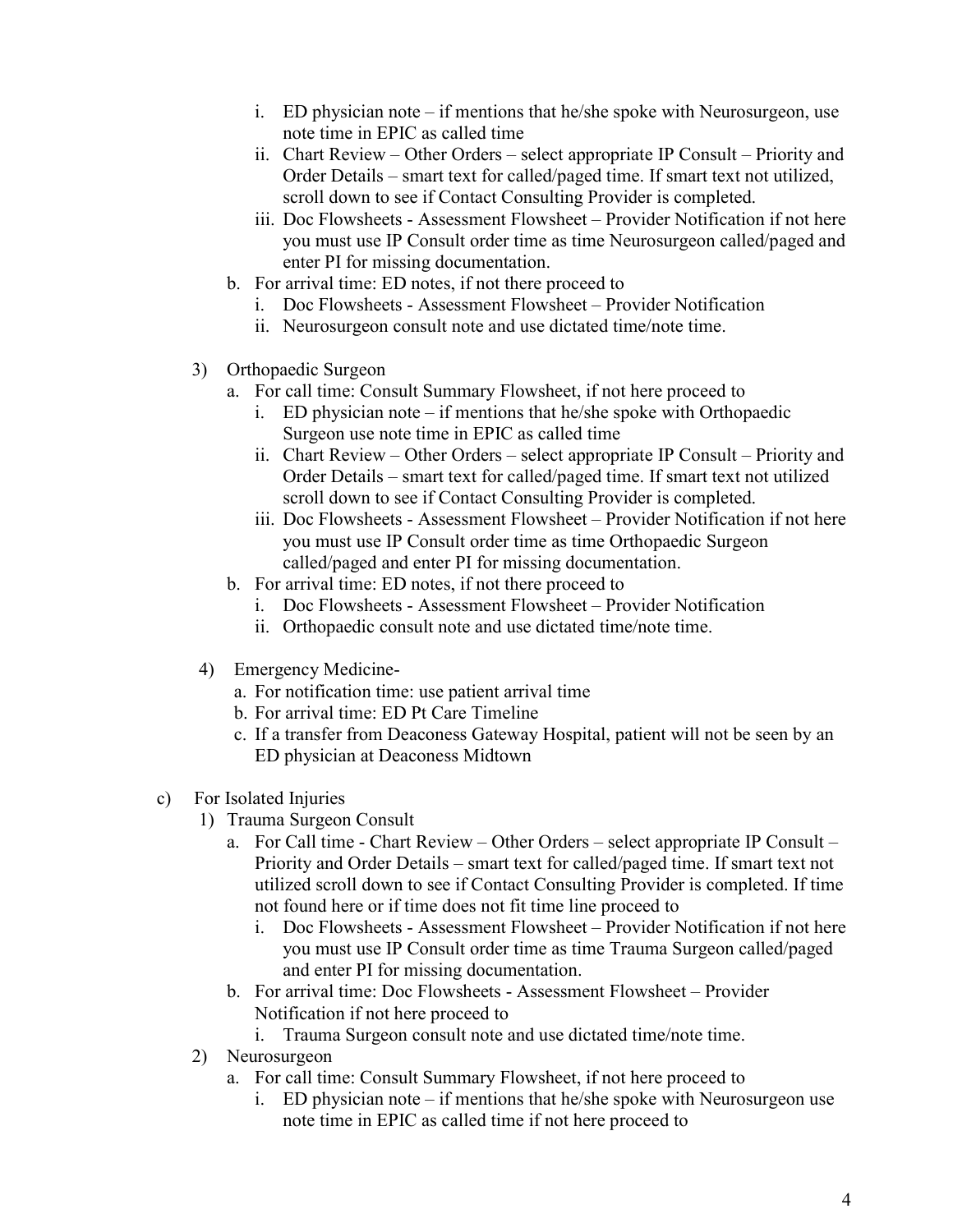- ii. Chart Review Other Orders select appropriate IP Consult Priority and Order Details – smart text for called/paged time. If smart text not utilized scroll down to see if Contact Consulting Provider is completed.
- iii. Doc Flowsheets Assessment Flowsheet Provider Notification if not here you must use IP Consult order time as time Neurosurgeon called/paged and enter PI for missing documentation.
- b. For arrival time: ED notes, if not there proceed to
	- i. Doc Flowsheets Assessment Flowsheet Provider Notification
	- ii. Neurosurgeon consult note and use dictated time/note time.
- 3) Orthopaedic Surgeon
	- a. For call time: Consult Summary Flowsheet, if not here proceed to
		- i. ED physician note if mentions that he/she spoke with Orthopaedic Surgeon use note time in EPIC as called time
		- ii. Chart Review Other Orders select appropriate IP Consult Priority and Order Details – smart text for called/paged time. If smart text not utilized scroll down to see if Contact Consulting Provider is completed
		- iii. Doc Flowsheets Assessment Flowsheet Provider Notification if not here you must use IP Consult order time as time Orthopaedic Surgeon called/paged and enter PI for missing documentation.
	- b. For arrival time: ED notes, if not there proceed to
		- i. Doc Flowsheets Assessment Flowsheet Provider Notification
		- ii. Orthopaedic consult note and use dictated time/note time.
- 4) Emergency Medicine
	- a. For notification time: use patient arrival time
	- b. For arrival time: ED Pt Care Timeline
	- c. If a transfer from Deaconess Gateway Hospital, patient will not be seen by an ED physician at Deaconess Midtown.
- 9) ETOH and Drug Screen Information
	- a) Chart Review Labs.
		- 1) If not here and the patient is a transfer in, proceed to Referring Hospital record.
		- 2) Drug and ETOH results can be used from any facility treating the patient. If found in outside records, these results should be used prior to lab draws at Midtown.
	- b) If positive drug screen and patient was given narcotics, benzodiazepines, or other medications tested for, then drug screen will be recorded as none for that drug.
- 10) CT Date and Time
	- a) Date and times of CT scans can be found under Chart Review Imaging. After selecting the initial scan, data quality coding coordinator utilizes the start date and time listed under imagining information – exam information.